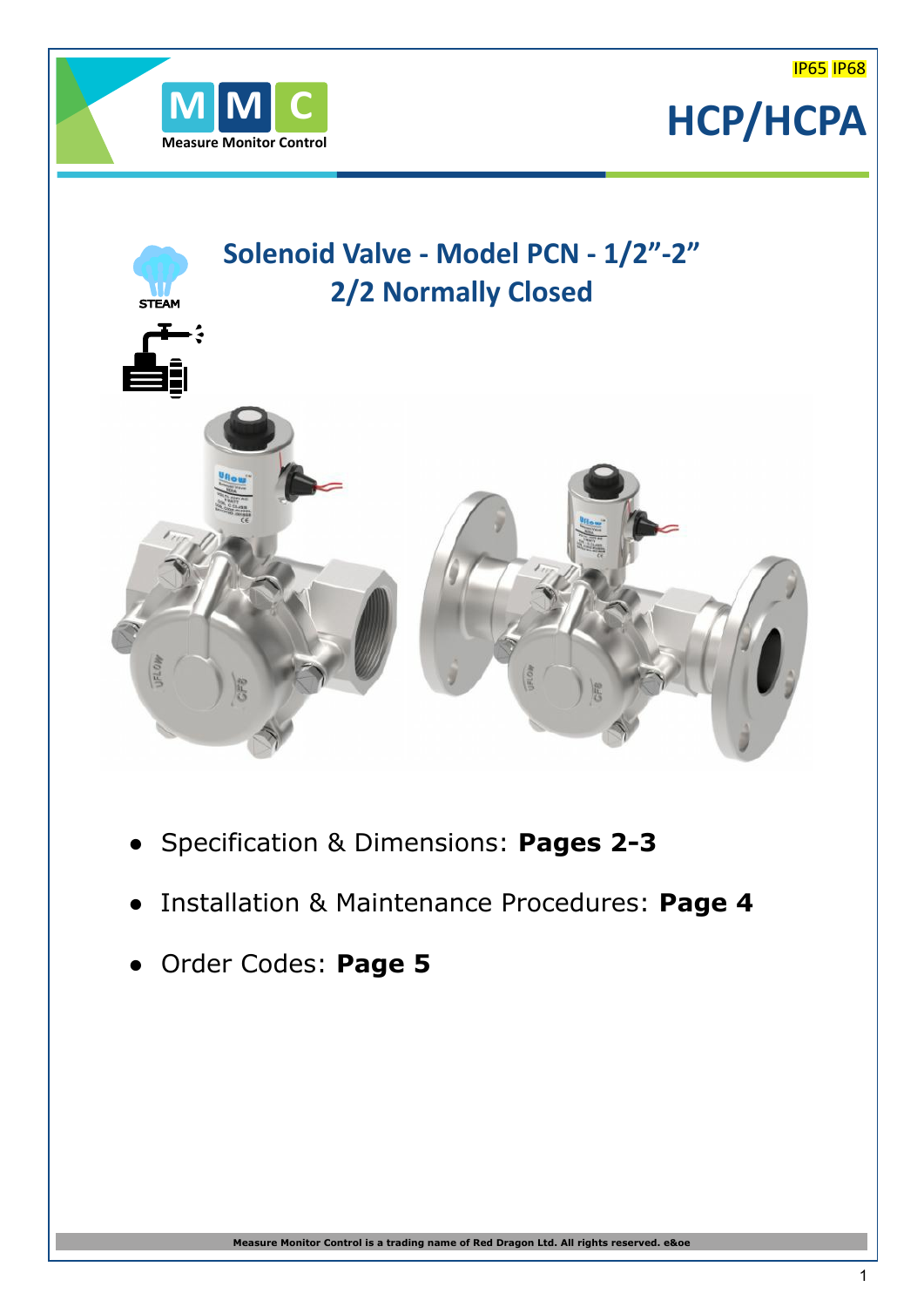

### **HCP/HCPA**

### **Solenoid Valve - 2/2 - Normally Closed**

### **Benefits & Features**

- 1.5-12bar. Special version 1.5-40bar (water)
- Large internal orifice for high flow applications
- Corrosion resistant 316 stainless steel
- Steam, hot water, ambient water, hot fluids, oil
- Manual override option
- Anti-water hammer option
- IP65, IP68 safe area

### **Specification**

| Configuration          | Pilot operated diaphragm design                                                     |
|------------------------|-------------------------------------------------------------------------------------|
| <b>Port Sizes</b>      | 1/2"-4" BSP/NPT or flanged                                                          |
| <b>Orifice</b>         | see table below                                                                     |
| Κv                     | see table below                                                                     |
| <b>Body</b>            | 304 or 316 stainless steel                                                          |
| Media                  | Steam, hot water, ambient water, hot fluids, oil. Subject to material compatibility |
| <b>Pressure ranges</b> | see table below                                                                     |
| <b>Seals</b>           | PTFE + SILICON (-10°C to +180°C), VITON (-10°C to +180°C)                           |
|                        |                                                                                     |

### **Technical Data - Steam and hot fluids**

|              |                      |                |                   |     | Max. Operating Pressures<br>Bar | Kv |       |            |
|--------------|----------------------|----------------|-------------------|-----|---------------------------------|----|-------|------------|
| <b>Model</b> | <b>Body Material</b> | <b>Port</b>    | <b>Orifice MM</b> |     | AC                              | DC | m3/Hr |            |
| HCP29        | CF8/CF8M             | $\frac{1}{2}$  | 17                | 1.5 | 12                              | 12 | 2.3   | <b>STI</b> |
| HCP39        | CF8/CF8M             | $\frac{3}{4}$  | 20                | 1.5 | 12                              | 12 | 4     |            |
| HCP49        | CF8/CF8M             | 1"             | 25                | 1.5 | 12                              | 12 | 6     |            |
| HCP69        | CF8/CF8M             | $1\frac{1}{2}$ | 36                | 1.5 | 12                              | 12 | 13    |            |
| HCP89        | CF8/CF8M             | 2"             | 48                | 1.5 | 12                              | 12 | 13.6  |            |

# **AM**

### **Technical Data - High pressure water**

|              |                      |                |                   |     | Max. Operating Pressures<br>Bar | Kv<br>m3/Hr |                |  |
|--------------|----------------------|----------------|-------------------|-----|---------------------------------|-------------|----------------|--|
| <b>Model</b> | <b>Body Material</b> | <b>Port</b>    | <b>Orifice MM</b> |     | AC                              | DC          |                |  |
| HCP2A        | CF8/CF8M             | $\frac{1}{2}$  | 17                | 1.5 | 40                              | 40          | 2.3            |  |
| HCP3A        | CF8/CF8M             | $\frac{3}{4}$  | 20                | 1.5 | 40                              | 40          | $\overline{4}$ |  |
| HCP4A        | CF8/CF8M             | 1"             | 25                | 1.5 | 40                              | 40          | 6              |  |
| HCP6A        | CF8/CF8M             | $1\frac{1}{2}$ | 36                | 1.5 | 40                              | 40          | 13             |  |
| HCP8A        | CF8/CF8M             | 2"             | 48                | 1.5 | 40                              | 40          | 13.6           |  |

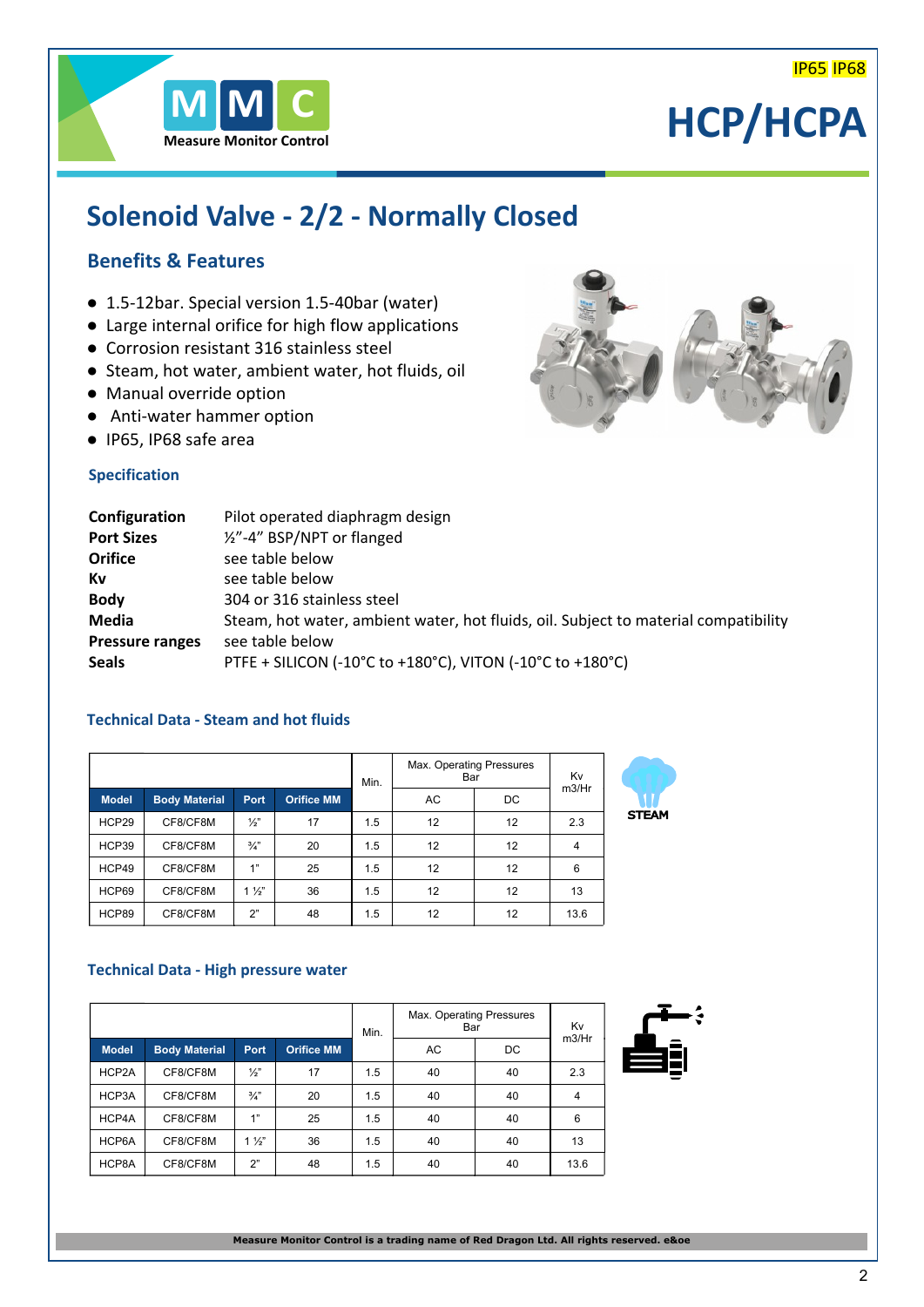### IP65 IP68

### **HCP/HCPA**

### **Solenoid Valve - 2/2 Normally Closed**

### **Dimensions**

| Model | Port<br><b>Size</b> | Dimensions mm |     |     |     |    |                |  |  |
|-------|---------------------|---------------|-----|-----|-----|----|----------------|--|--|
|       |                     | A             | в   | c   | D   | Е  | E <sub>1</sub> |  |  |
| HCP29 | $\frac{1}{2}$       | 73            | 127 | 98  | 68  | 44 | 58             |  |  |
| HCP39 | $\frac{3}{4}$       | 81            | 136 | 103 | 73  | 44 | 58             |  |  |
| HCP49 | 1"                  | 104           | 152 | 112 | 80  | 44 | 58             |  |  |
| HCP69 | $1\frac{1}{2}$      | 108           | 173 | 117 | 98  | 44 | 58             |  |  |
| HCP89 | 2"                  | 132           | 192 | 126 | 116 | 44 | 58             |  |  |

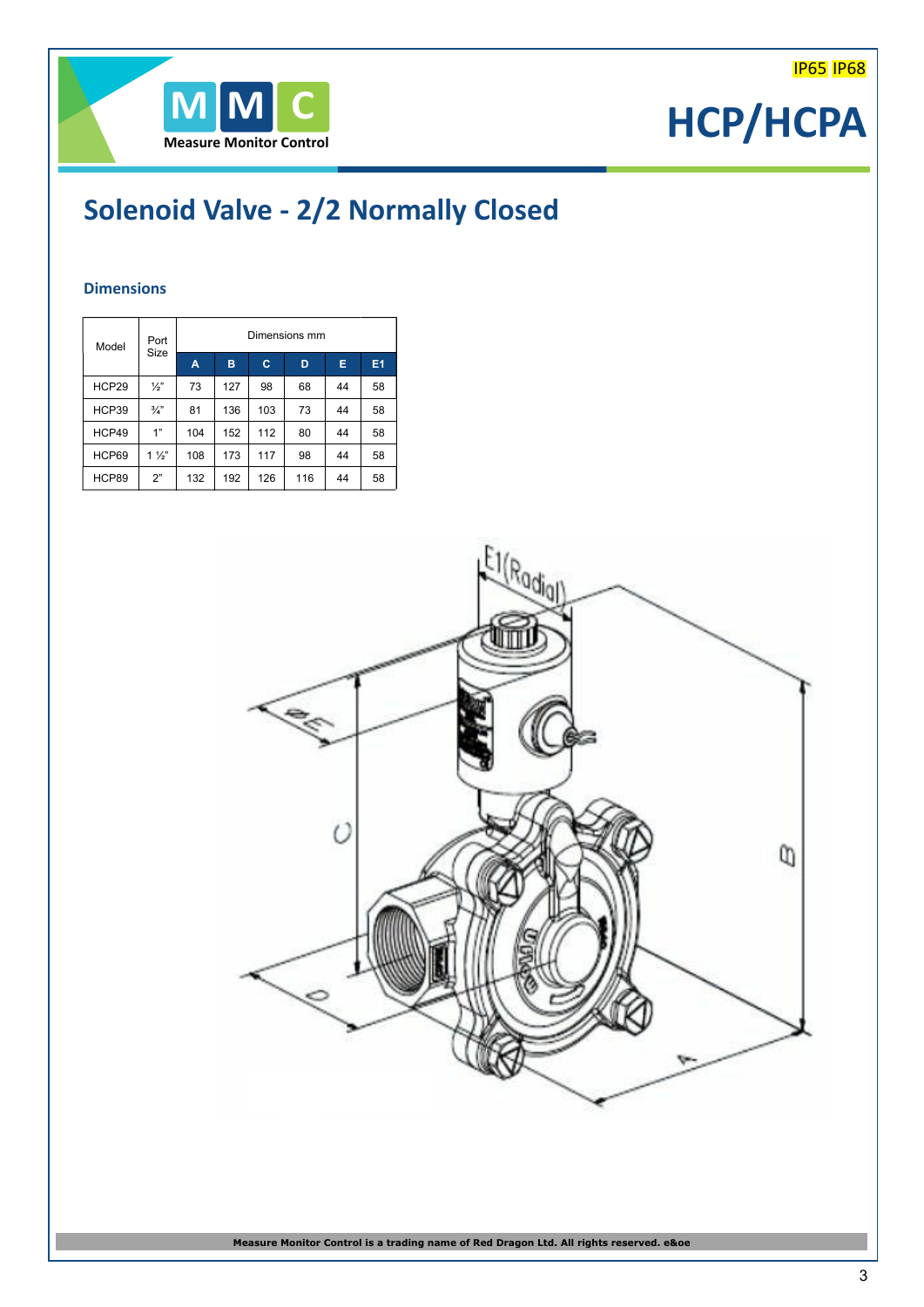

### **IP65 SAFE AREA INSTALLATION & MAINTENANCE**

**SAFE AREA SOLENOID VALVES DIN 43650-A (Large) DIN 43650-B (Small)** IP65

DIN electrical socket connectors to protect solenoid coil terminals and wiring.



### **Section 2: How to install Solenoid Valves**

Solenoid Valves can normally be installed and operate in any orientation. However, certain models are designed to operate in horizontal installations. Please contact Red Dragon for further information.

### **Installation Procedure:**

Check that the Solenoid Valve is the correct product ordered for the application:

- Isolate the site electrical power supply
- ü Isolate the site media supply (dependant on the application)...air, water, steam etc. Leave until cool/safe.
- Insert the valve onto the pipe, ensuring that the flow direction is observed.....IN for incoming media, or an arrow stamped on the valve body.
- ü Ensure that the pipe connections are free from burrs or loose pipe thread tape
- Tighten all pipe joints
- ü Connect electrical power supply via DIN electrical socket connector, as detailed in section 1
- ü Ensure that DIN connector is properly connected to solenoid coil and the gasket is installed correctly
- Apply media pressure and check for leaks

### **Section 3: Maintenance Procedure for Solenoid Valves**

In the unlikely event of a valve malfunction, or routine maintenance, follow these instructions:

- Isolate the site electrical power supply
- ü Isolate the site media supply (dependant on the application)...air, water, steam etc.
- Remove the solenoid coil by unscrewing the coil retention nut anti-clockwise
- Remove the coil tube stem by unscrewing anti-clockwise
- Carefully remove the plunger assembly (inside the coil stem)
- Check the plunger assembly for damage or worn seals
- ü Check the face inside the coil stem for foreign particles that could prevent correct operation
- For Pilot Diaphragm Solenoid Valves: remove the top cover housing and check the diaphragm for damage and blocked transfer port.
- ü Re-assemble the valve in reverse order, ensuring that all parts are cleaned and assembled correctly